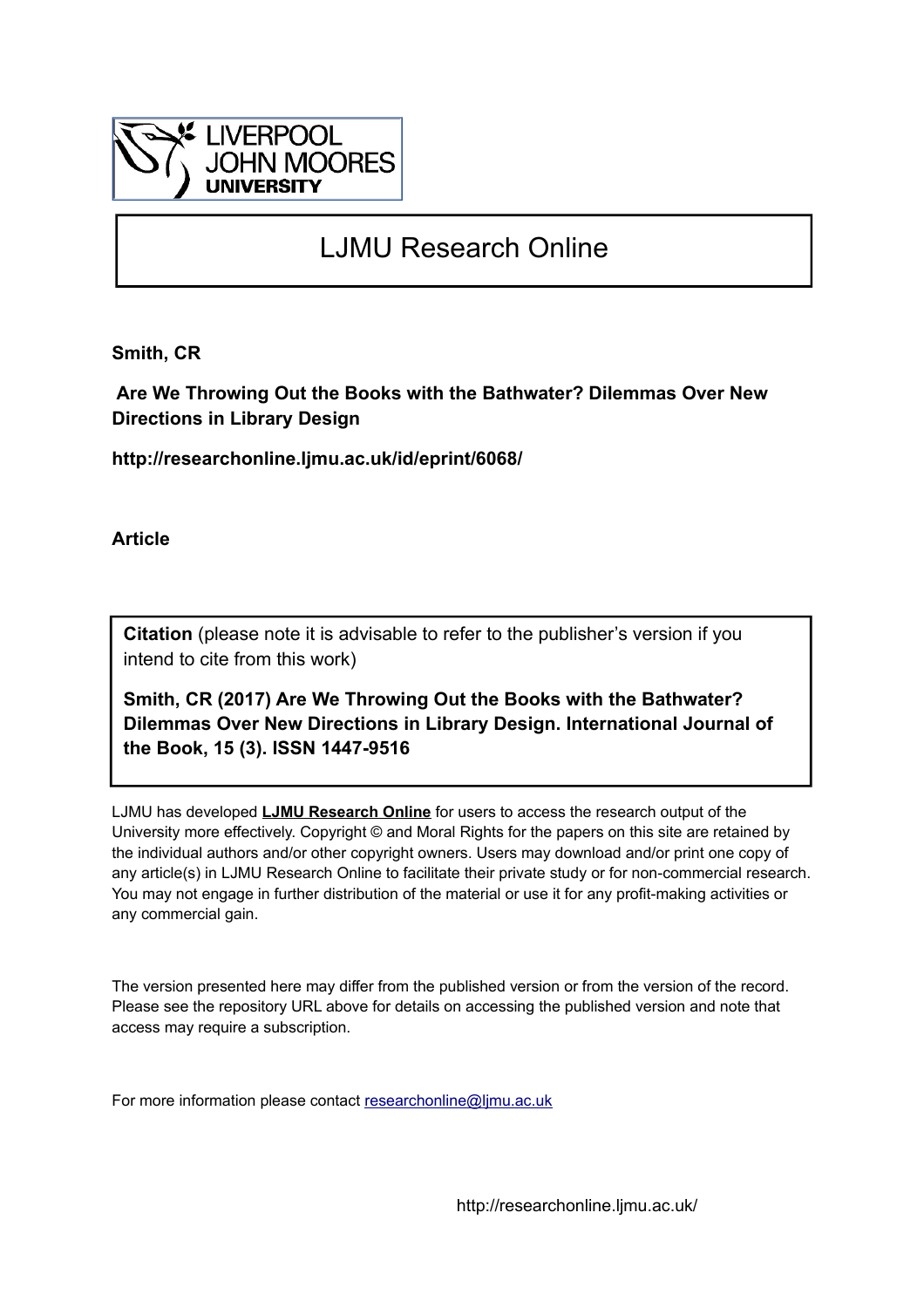Are We Throwing Out the Books with the Bathwater? Dilemmas Over New Directions in Library Design

### Charlie Smith, Liverpool John Moores University, United Kingdom

Abstract: The growing popularity of digital media has led to a fundamental reevaluation of the role of libraries as they strive to maintain their relevance to their patrons' changing needs. This is having a significant impact on their design and space use requirements, including a reduction in the areas dedicated to book stacks. However, recent research suggests that the trend toward digital may be changing with a resurgence of physical media. Is there risk of losing the essential qualities that make libraries such distinct and appealing places as stacks are replaced by more informal spaces and increasingly diverse activities? This paper discusses trends in library design, investigates the long-term effects of adopting new activities, and considers the extent to which these should replace books. Referring to recent research on reading habits and to examples of contemporary library architecture, it cautions against the wholesale relegation or removal of physical books for a number of reasons – not least because buildings evolve much more slowly than digital technologies and once adaptations are made they are likely to be long-lived.

Keywords: Library Design, Space Use, Physical Books, Digital Media

### **Introduction**

The rise of digital media has had a significant impact on library design and space use requirements. Some libraries are reducing their stacks, others are moving books to one side and some contain no physical books at all. In their stead are informal places and increasingly diverse activities; but in the rush to replace stacks with lounge areas, large cafés and maker-spaces do we risk losing those essential qualities that make libraries such distinct and appealing places?

Recent research suggests that trends toward digital formats may be changing, including a rise in physical book sales and preference for physical books amongst the young. If the resurgence of physical books continues, libraries looking to reduce or remove their physical collections risk losing a fundamental part of their essence. This concern is compounded by the fact that buildings evolve much more slowly than digital technologies and so once adaptations are made they are likely to be long-lived.

This paper explores trends in library design, the potential long term impact of adopting new activities on their design, and the extent to which books should be replaced by them. Taking a critical narrative approach and referring to recent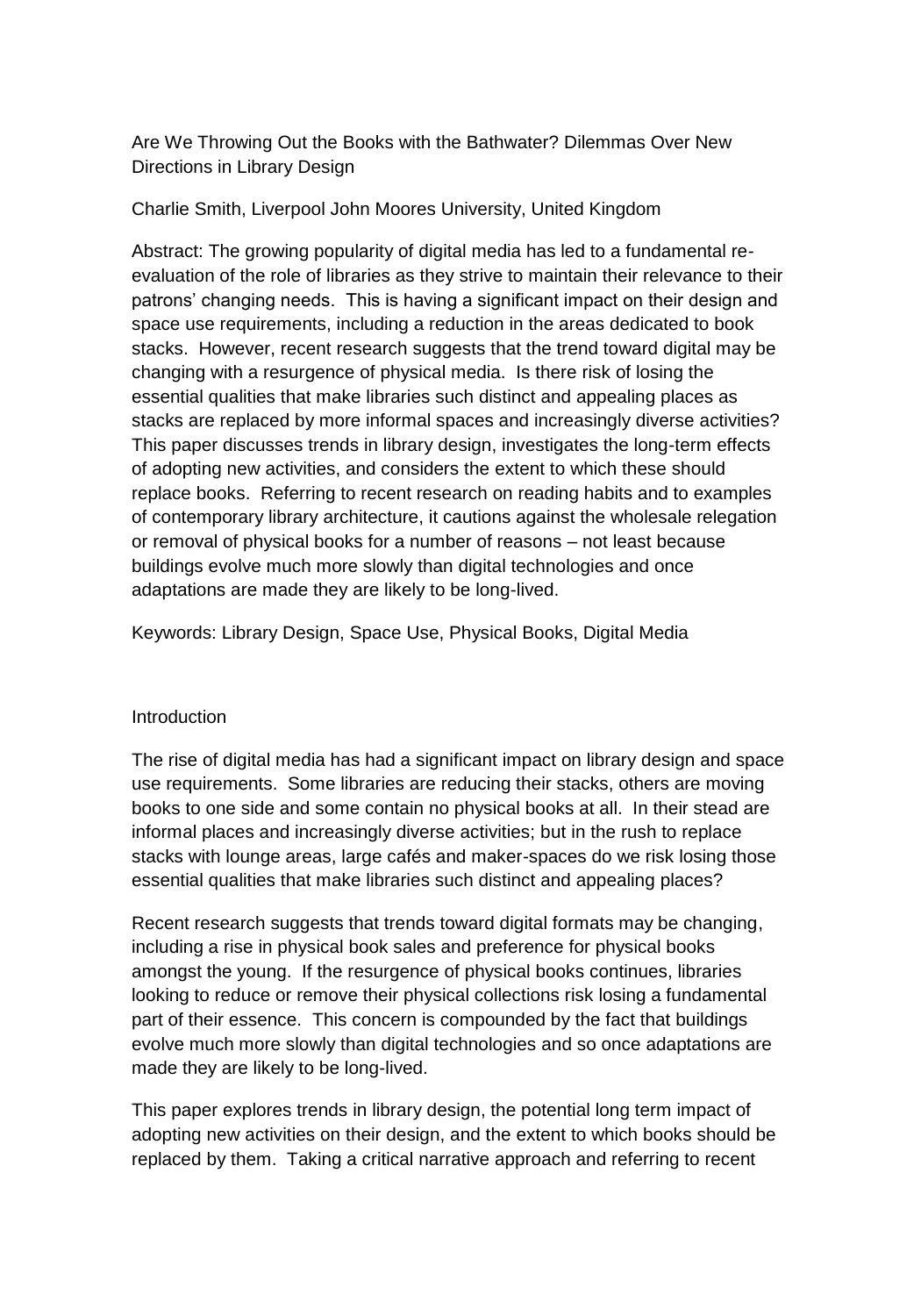examples in contemporary library architecture, it advances the debate about the role of the library, their purpose and how patrons perceive them. It also helps inform discussion about what form they might take in the future. It focuses in on the extent to which physical books should continue to be a part of the internal landscape of libraries and how best to accommodate them.

The call to reconsider the relegation or removal of books from libraries is not merely a philosophical discussion about what a library with few or no books might be, or whether such a building should even be called "a library". Nor is it a nostalgic lament about the loss of books as physical objects. Rather, it is a call to examine whether something is being lost that may in fact be a fundamental part of what patrons want in their libraries and which once gone may be difficult to replace.

## Throwing Out the Books?

Predictions that the Internet and access to digital information would render libraries obsolete have thus far been unfounded (Gisolfi 2015; Dudley 2013; Latimer 2011; Worpole 2004). Nevertheless, the sands are shifting and embracing digital media is seen as crucial to maintaining the relevance and legitimacy of the library (Michnik 2014); reconceptualising services in line with the needs of the 21st century patron demands that libraries challenge convention (Carroll and Reynolds 2014). New library programmes include a broad spectrum of uses such as community facilities, creative and recreational spaces, health and well-being services, council helpdesks, gallery and museum spaces, cafés, cultural entertainment spaces, entrepreneurial start-up facilities and meeting rooms. As a result libraries are becoming much more informal places (Worpole 2004) and cater for an increasingly diverse population.

Not only are libraries changing the physical spaces and activities contained within, they are also challenging long held views about what types of places they should be. It is argued that the digital revolution has facilitated a reduction in the space occupied by book stacks (Gisolfi 2015), making way for new technologies and services (Outerbridge and Assefa 2011). Berndtson (2013) suggests that libraries of the future will predominantly be meeting places for people and ideas, not for the storage of books; a view supported by Aspenson, Poling and Scherer (2011). Soules (2014) anticipates that within five to ten years it is possible that almost all acquisitions will become digital and that in some libraries physical collections will dwindle to little or nothing.

The rise of digital content and the rethinking of the role of the library are having a significant impact on their design and space use requirements, resulting in substantial changes to their interior landscape. Against a backdrop of finite floor space and funding cuts, it seems logical for libraries to respond to pressure to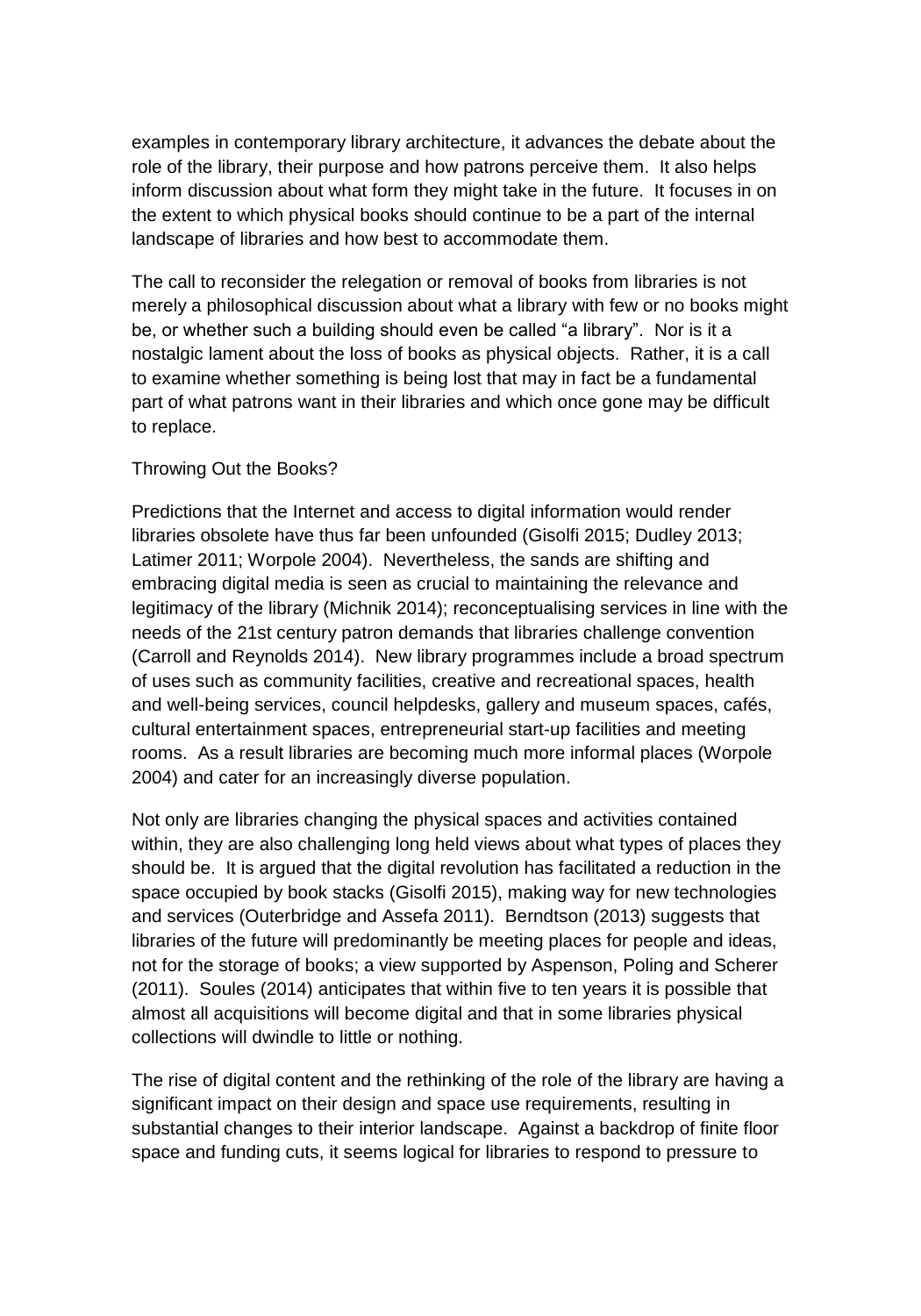expand their brief and reduce, relegate or perhaps completely remove their physical collections of books.

There has been a consistent reduction in the number of books both stocked and borrowed from public libraries. The CIPFA (2014) library survey revealed that that between 2009 and 2014 the total number of books lent by UK public libraries fell by 20 percent; between 2013 and 2014 the number lent fell 6 percent, and their book stock dropped by 4.5 percent. However, it is not clear whether these reductions are due to changing reading habits or to the substantial number of library closures that occurred over the same time frame. The same survey also revealed that between 2009 and 2014 there was a loss of 337 libraries in the UK, a reduction of 7.5 percent. We should be extremely careful, therefore, when using figures about reduced borrowing to justify the reduction or removal of books from libraries.

The place of books in the new library landscape is evident in recent "super library" developments in the UK. This phrase is used to describe iconic largescale buildings (Dyckhoff 2013), and the projects demonstrate key paradigms in contemporary library design. The Central Library in Manchester re-opened in 2014 after extensive refurbishment so that today the patron walks through the café and past large touchscreens and interactive table-tops before glimpsing a book – most of which are to be found on a different floor and are out of immediate sight.

A similar experience is to be had at two other recent landmark UK library developments – the recently refurbished Central Library in Liverpool, which reopened in 2013 after substantial modernisation, and the new Library of Birmingham also completed in 2013. On entering the Liverpool library the patron has a dramatic, sweeping view up through the atrium which connects all floor levels. All around the edges of this void are busy computer desks. The café is located adjacent to the entrance and immediately attracts the patron's attention. In terms of books only the popular fiction section is visible, some way in the distance. The main stacks are out of immediate sight and accessible only after moving up to the next floors and the old reading room is yet further removed. Similarly at the Library of Birmingham, only after moving a considerable distance inside the building will patrons come across any books. Initially they are confronted with the café, reception desk and exhibitions. Only once past these does their route meander through a dramatic configuration of circular and radiating shelves. It is vital to consider the message this use of a library's entrance space and subsequent rooms communicates to patrons (Latimer 2011).

Some libraries are moving their physical collections to shared off-site storage (Latimer 2011), or creating networks of local shared collections (Soules 2014). At the Joe and Rika Mansueto Library, University of Chicago, all books are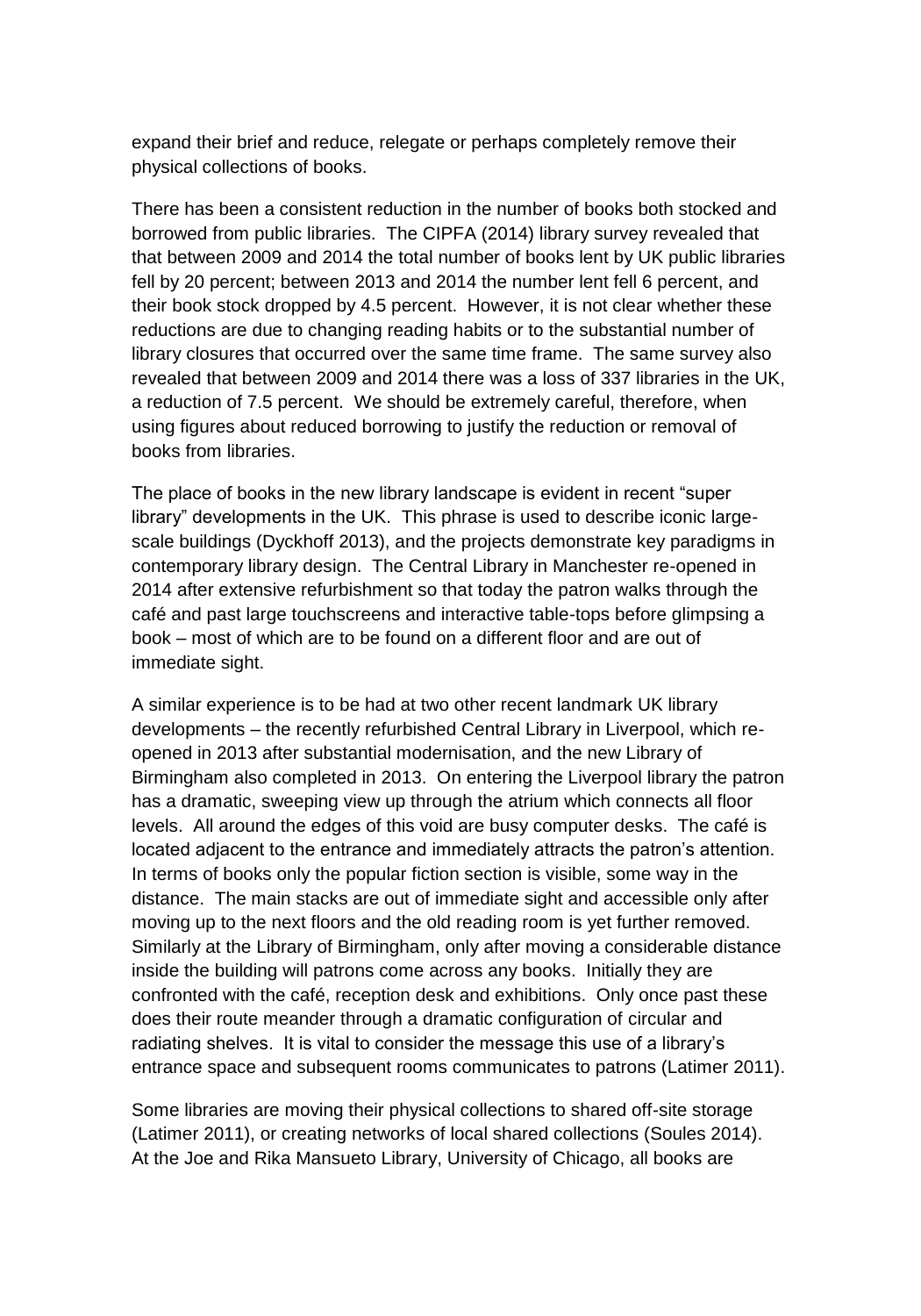housed in an underground storage vault (Outerbridge and Assefa 2011). The BiblioTech library in Bexar County, Texas has no physical books at all and is the first all-digital public library in the United States.

As the transformation of libraries into more informal and diverse places gathers pace, important questions are raised about both the role and placement of the books that previously dominated them. How many should be removed and if those that remain are kept out of sight, are they also out of mind? Are designers complicit in a self-fulfilling prophecy whereby books are relegated to peripheral areas and so are used less and the less they are used, the more persuasive the argument for reducing their numbers becomes? How well could libraries respond to a shift back toward physical media?

### The Signs of a Book Backlash

The increasing availability of e-readers over the last decade initially corresponded with a noticeable fall in physical book sales. During 2010 Amazon reported that e-books had outsold both hardbacks and paperbacks (Dudley 2013), and between 2012 and 2014 sales of printed books dropped by six percent (BBC 2014). A 2011 study of perceived threats to public libraries in Sweden cited a decreased interest in reading and increasing availability of digital media as major concerns (Michnik 2014).

However, more recent research suggests that the trend toward increasing digital consumption may be changing. For example, high street physical books sales rose three percent in the first half of 2015 – the first increase since 2012 (Ruddick 2015); significantly, this trend was observed across both fiction and non-fiction (Milliot 2016). It is possible that the novelty of digital formats is waning, and that – like the resurgence in vinyl music, once thought of as dying but where physical albums have recently outsold their digital counterparts – people are realising the sensorial value of real, physical books. Or perhaps as so many people look at screens for work, physical books provide a welcome alternative when reading for pleasure (ibid.). For example, Baron (2015) asserts that studies show the majority of people prefer reading in print for reasons including it being more pleasant, less taxing, and leading to better learning. Similarly, Soules (2014) refers to studies which show that when reading fulllength books many people prefer print, finding digital formats more difficult to digest.

A study by Nielsen Book Research found that three-quarters of children favour physical books, with over a third refusing to read their digital alternatives (Ruddick 2015). This somewhat startling research is supported by another study (Scholastic 2014), which found that while the proportion of US children who have read an e-book has increased, over three-quarters who had read an e-book said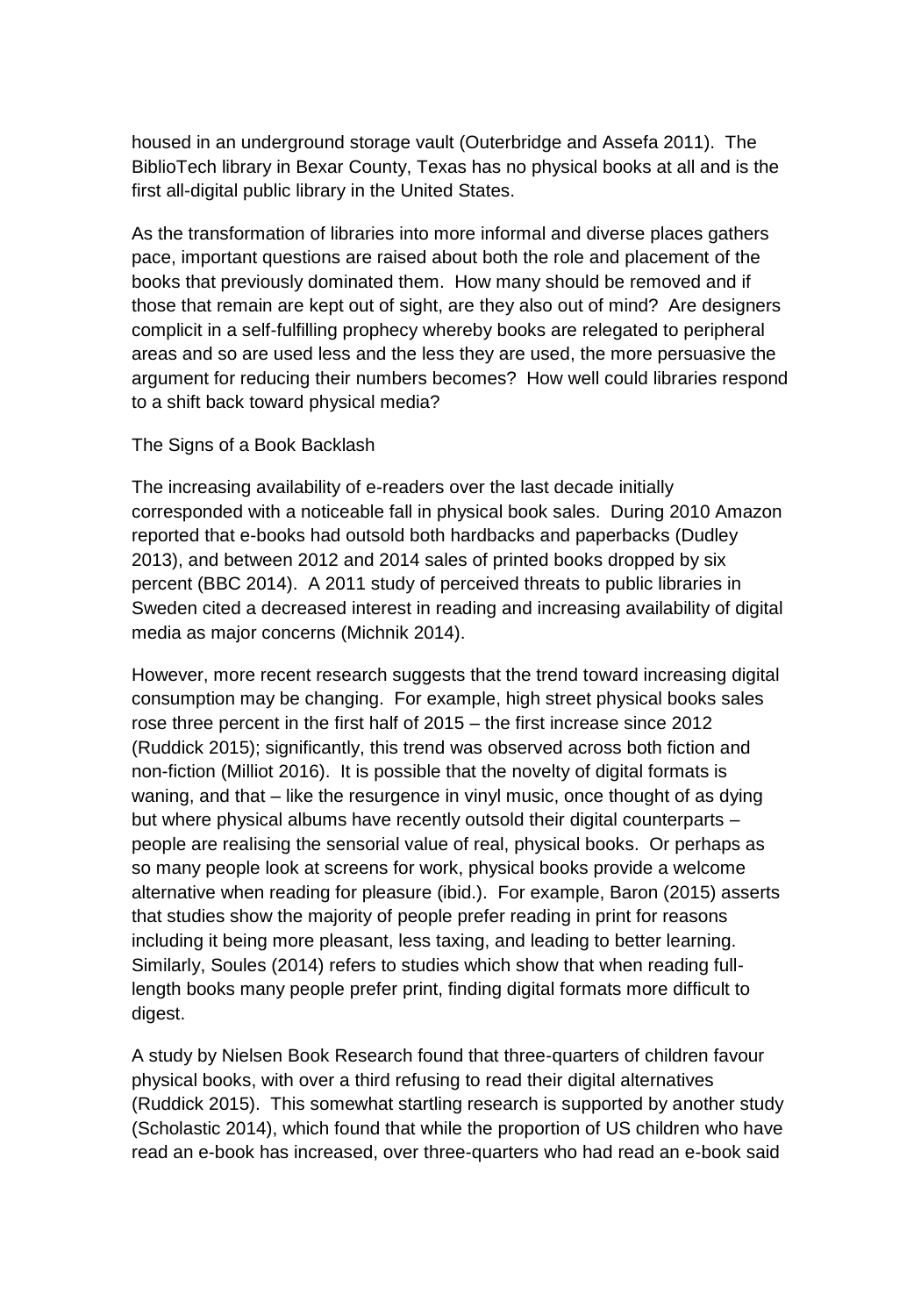most of the books they read are in print; furthermore, almost two-thirds of children agreed that they would always want to read books in print despite the availability of e-books. The majority of parents prefer print for their children believing it helps them focus more effectively and they also favour the look and feel of print (Baron 2015).

Yet more research reveals that, despite being so-called digital natives, higher education students often favour physical books over digital alternatives. A recent study in the US shows a significant – and unexpected – preference among students for physical books over digital media for long-term reading, both while studying and for leisure (Gregory and Cox 2016). In a different survey conducted by Hewlett Packard at San Jose State University, 57 percent of respondents preferred print textbooks; only 21 percent favoured the digital version, with the remaining stating they prefer to use both formats (Tan 2014). Interestingly the preference for print was much higher in the 18 to 35 year-old bracket – which accounted for three-quarters of respondents – at over 60 percent. This is supported by another study (Baron 2015), which found that 92 percent of students said they concentrated best when using physical books for studying.

Given these preferences for physical books among both children and young adults, are moves to demote or remove stacks from libraries premature? Interestingly, the Pew Internet study (Zickuhr, Rainie and Purcell 2013) on attitudes and expectations of public libraries found that 36 percent of the public surveyed said libraries should definitely not move printed material and stacks to provide space for services such as tech centres, meeting rooms and cultural events, whereas only 20 percent said that they definitely should do so; it also found that nearly three-quarters of patrons visit to browse the shelves for books or media and the same proportion to borrow print books.

#### Dilemmas Over New Directions

While those who sounded the digital death-knell for libraries have so far been proven wrong, debate still rages around what libraries are for. McPherson (2010) argues that they are not about housing books but are vehicles to deliver community cohesion, social inclusion, community engagement, equality and diversity. There is an increasing acceptance of the library as a community centre – a place for a variety of intellectual, cultural and social activities that foster the types of interaction that were previously frowned upon (Gisolfi 2015; Berndtson 2013). Sternheim (2016) proposes that libraries are increasingly becoming places of media production and creation, as opposed to consumption. Studies of public library use in Denmark and Norway revealed the majority of users did not visit to borrow or return books, but used libraries for other activities (Aabø and Audunson 2012; Niegaard 2011).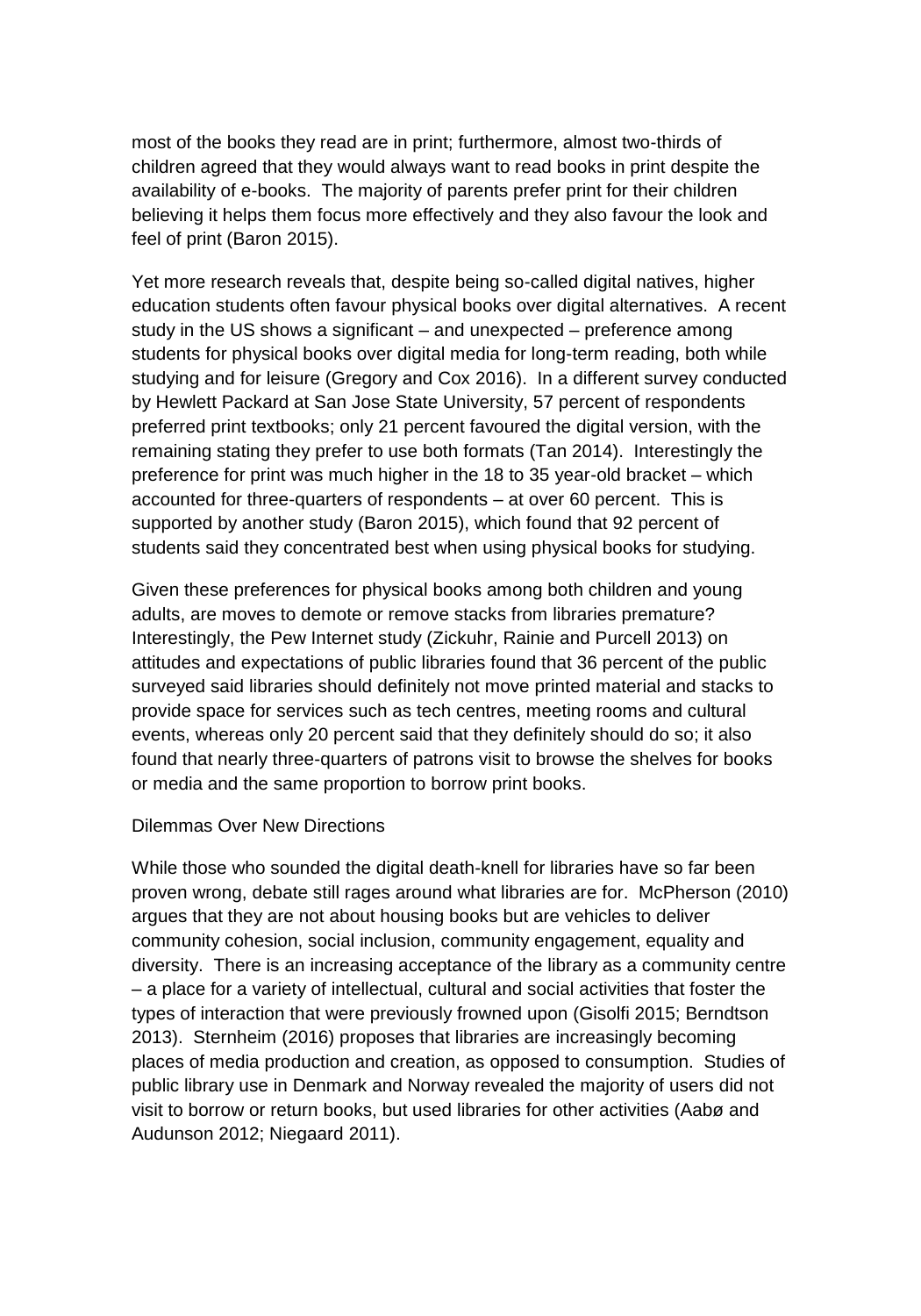Eco (1996) suggests it would be culturally beneficial if digital books reduced the quantity of published volumes; a view echoed at the other side of the digital revolution by Pack (2016). Aspenson, Poling and Scherer (2011) argue that the diminishing use of printed material and cuts to funding will lead to the reallocation of space from book stacks to community learning and that libraries should condense collections to put their valuable space to greater interactive and creative use. Fewer books may indeed be better if it improves the quality of printed media but where should we draw the line?

It has been questioned whether virtual information sources invite a reader to explore as effectively as books do (Turner 2013). Baron (2015) argues that whilst it is easier to search digital information, reading physical formats is conducive to better concentration with fewer potential distractions, and she maintains that digital formats are shifting habits from continuous reading to skimming and scanning; a student described reading on paper as an active process and reading on screen as passive. On another level, the sight of book stacks signals the opportunity to browse the shelves and peruse their contents, an activity which engages more of our senses and provides a richer experience than searching and reading at a screen. As an analogy, consider the difference between studying a Warhol painting on a computer monitor compared to viewing it in an art gallery – engaging with a real artefact in a physical space. Even just the presence of physical books acts as a reminder of other worlds and times than our own (Turner 2013).

Research also suggests that the way users interact with digital content in libraries is changing. In England, the hours of use on library computers fell by 70 percent between 2012 and 2014 (BBC 2016). It is thought that this is due to patrons being increasingly able to access their own devices such as laptops, tablets and smartphones. Although libraries play an important role in providing access to technology for those who need it, which they should continue to do, there is a decreasing requirement for spaces with Information and Communication Technology (ICT) facilities. Just as the space dedicated to physical books has diminished, so too in the future will the space needed for library computers which will be largely replaced by superfast broadband with wireless access.

Edwards (2009) contends that a library fails if it does not evoke the character of its typology, and questions how architects can continue to signify its presence if digitisation has eroded the physical collections that were previously at its heart? He considers the book-based library to be an informed space, and the digital library a neutral space. Can the image and perception of "a library" survive in the public consciousness without the inclusion of such informed space or where it has been moved out of view?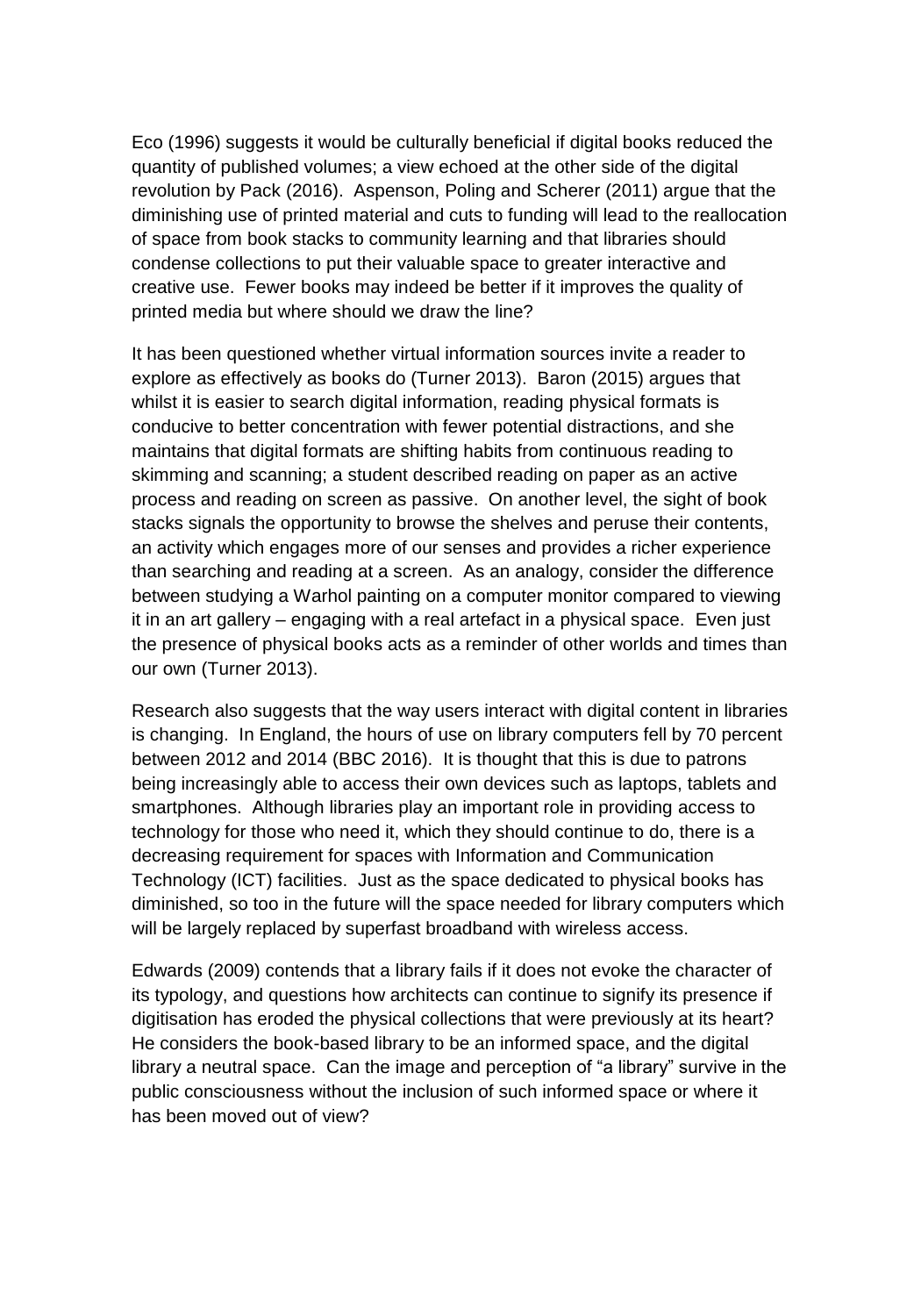Where stacks have been supplanted with more informal activities – such as hacker-labs, business start-up spaces, lounge areas and gyms – does this detract from the identity of a library? Or are those arguing to retain books as a principal element too blinded by the late nineteenth and early twentieth century notion that a library should facilitate generous access to books? Before this libraries often had restricted access to closed stacks creating a disconnection between physical collections and patrons in the reading rooms (Latimer 2011).

Massis (2015) argues that libraries must strike a balance between traditional and cutting-edge services to ensure their viability. However, in discussing the broadening social responsibilities libraries are adopting, Mattern (2014) questions whether the challenge to accommodate an ever-diversifying programme should be welcomed or if it has been stretched to its limit and whether a library's physical infrastructure can ever support such a diverse collection of agendas. Furthermore, if libraries do become increasingly informal places, orientated around wireless-enabled lounge areas and cafés, then arguably they lose those characteristics which make them distinct from other types of third places (Oldenburg 1989).

Worpole (2004) believes that the need to emphasise the civic quality of the library space remains a design priority but that the inclusion of an ever-increasing range of services will erode the library's identity. This is a view supported by Edwards (2009), who cautions that for the library to survive as a cherished social institution it must not become a crossbreed, and that designers have a responsibility to ensure their buildings convey a sense of "libraryness". However, as the services they offer have diversified, some libraries have rebranded as idea stores, learning cafés, discovery centres and media spaces (Black and Dahlkild 2011).

Getting the balance right is particularly important given that – unlike digital technology – buildings evolve slowly. Once adaptations to an existing library are made it is likely that they will remain for a long time. In addition, book stacks have particular structural implications, therefore new libraries designed to accommodate few or even no stacks may not be able to have them added at a later date. Furthermore, as the research above indicates, it is children and young adults – patrons for many years to come – who prefer these physical formats. We must be confident that any changes we make to the activities and spaces contained within libraries are justifiable and undertaken with the long term in mind.

#### Books in the Library Landscape

It is clear that physical books must continue to be part of the interior landscape of libraries so we must next consider how shelves and stacks should be located and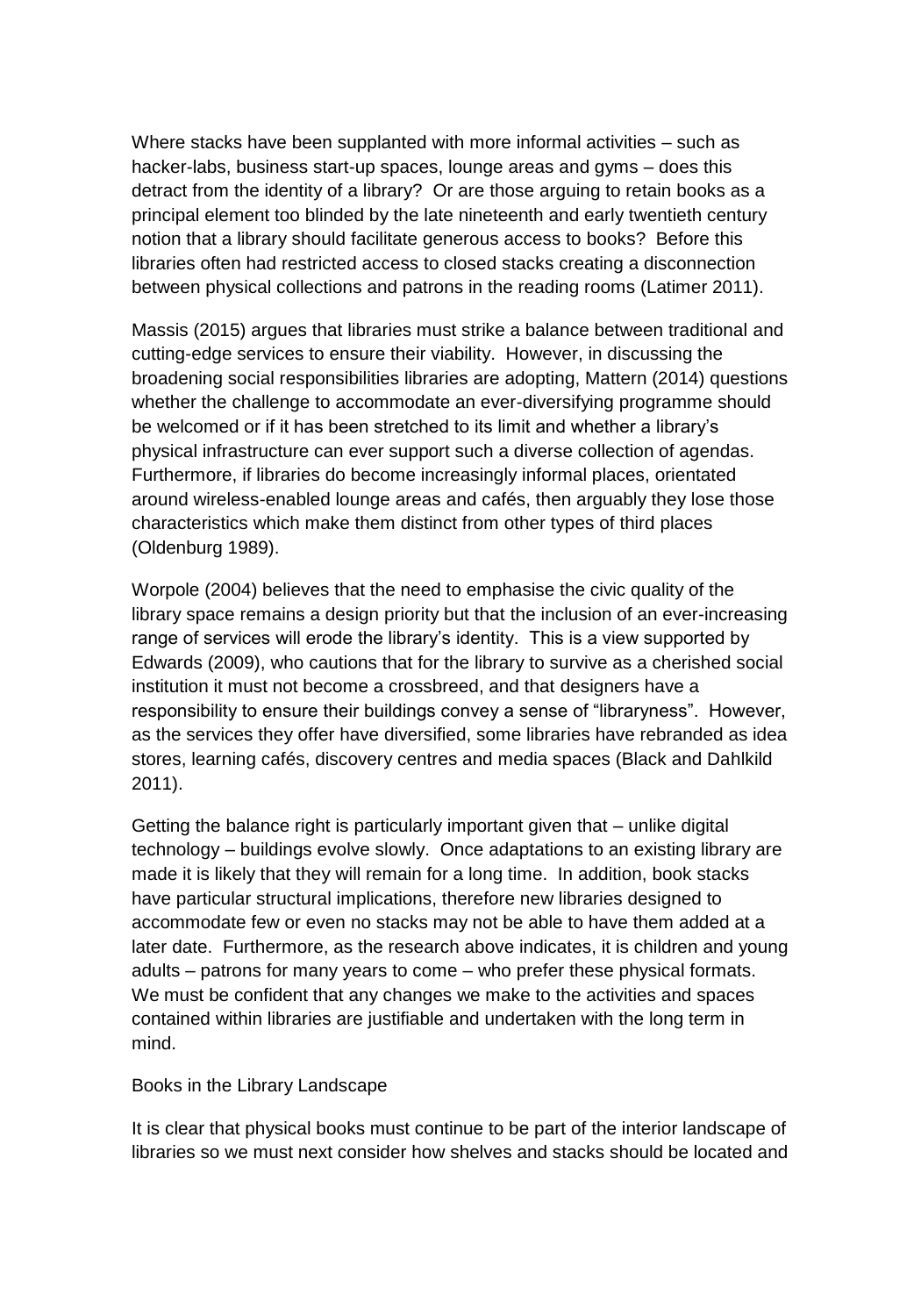arranged within them. In order to be both accessible and provide a strong visual cue to the library's identity, it seems logical that book collections be edited and condensed to reflect Eco's observations and interwoven within new programmes and spaces. This is unlikely if books are moved to peripheral spaces or relegated to back rooms where, hidden from view, they are less likely to be browsed.

Mattern (2014) suggests that the way a physical collection is stored and accessed shapes the library's intellectual infrastructure. She highlights that contemporary projects such as the Seattle Public Library and the Book Mountain in Spijkenisse, Holland still bring the books and stack to the fore, in contrast to the examples previously cited from the UK. Gisolfi (2015) sees changes in the relationship between books and patrons where, instead of dense stacks, library users sit in between the shelves of a more dispersed collection thus creating a calmer, more relaxed environment that is conducive to the serendipitous discoveries that happen when browsing the shelves. This kind of configuration facilitates a rich, sensorial experience where patrons engage with their physical surroundings.

Contrasting completely with this approach is the recently opened Chocolate Factory library in Gouda, The Netherlands. Here the adult collection has been shelved very densely in an area exclusively for book stacks, not interspaced with chairs or workspaces (Sternheim 2016). By reducing the floor space needed for book stacks, it enables a greater variety of activities within the building. Niegaard (2011) also imagines libraries of the future to require a tighter, denser layout for physical collections.

If, as suggested above, many people still prefer physical over digital media then the presence and accessibility of physical collections is crucial if these users are not to be alienated; a fundamental essence of the library is that it is a democratic and civic space provided for all. As well as their role as a point of reference and inspiration, books and stacks act as a visual cue signalling the meaning of library spaces. If books are moved to the side or out of initial sight, then opportunities to engage with them are diminished. Niegaard (2011) argues that while changes to libraries' resources are often described as moving from collections to connections, the focus should actually be on patrons having access to both physical and digital media. At the Seattle Central Library, for example, there was a deliberate intention to give equal priority to new and old media (Latimer 2011).

In addition to their physical placement, another consideration is to look at how books are curated. Large proportions of physical collections are not used and Soules (2014) maintains that the reason for this has never been answered satisfactorily. Meanwhile Sternheim (2016) suggests that presenting collection items in unusual and surprising ways will stimulate engagement and inspiration;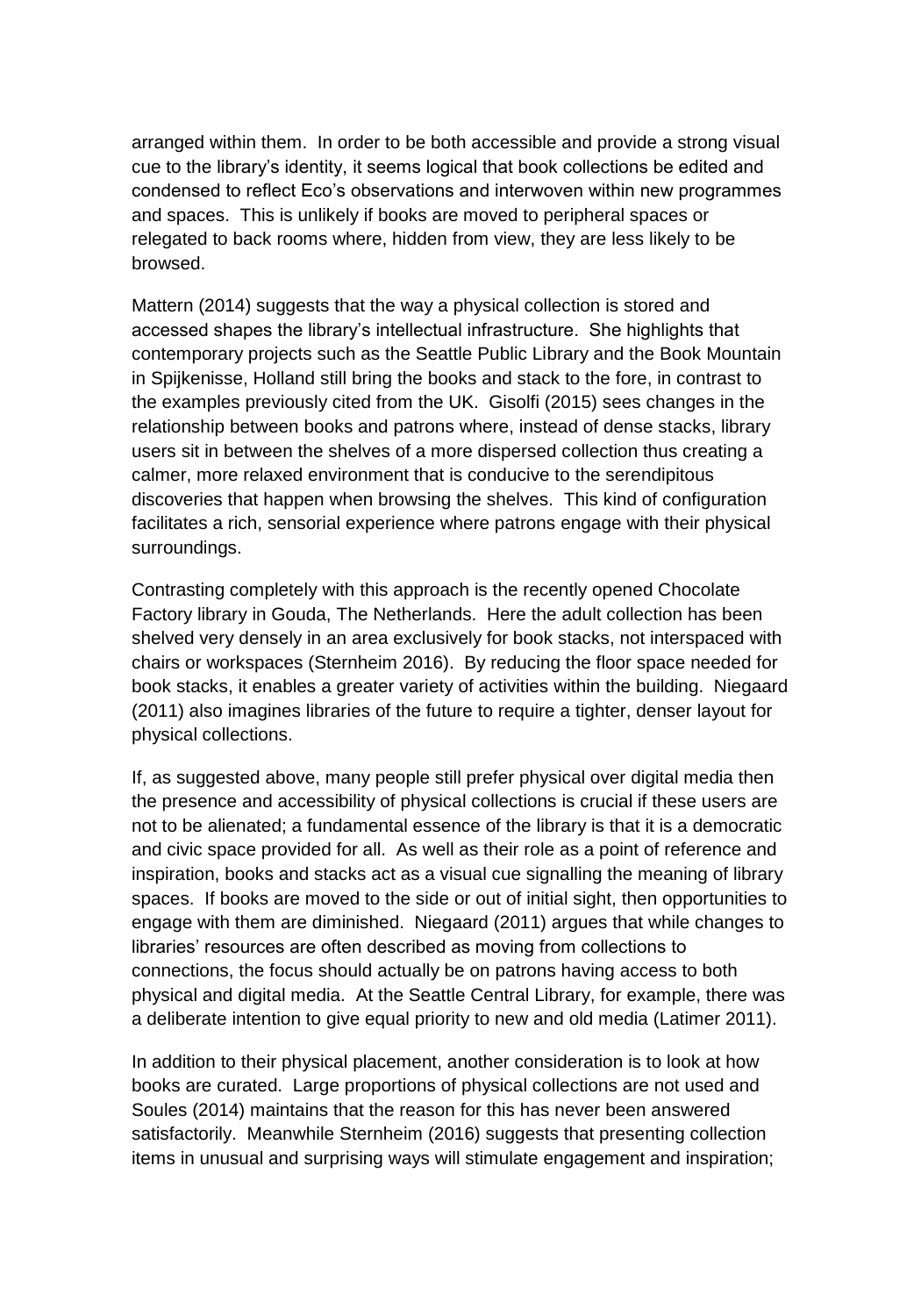rather than traditional arrangements based around subject she advocates more disruptive juxtapositions through which the collection is actively made more accessible to provoke interaction and discussion. This requires rethinking the presentation of the collection rather like an art gallery exhibition, which might be curated around one of a range of themes such as chronology, movements and nationality as well as subject matter or creator.

Keogh (quoted in Goedeken and Lawson 2015) argues that it is the appropriateness and quality of the books in a library that matters. Eco also espouses quality but appropriateness is more challenging to address. The fact that people express a preference for printed books for particular types of reading could help shape physical collections. Another way to maintain the appeal and relevance of library stock is to develop it in response to patrons' requests, as opposed to those of library staff (Michnik 2014); this reflects a broader trend towards more bespoke library services that are tailored to their particular mix of patrons (Worpole 2004). Although writing about research libraries in particular, Anderson (2011) predicts that acquisitions will become patron-driven, even for printed media, and that most print stock will be created at point of need rather than being acquired on the basis of predicted use. By allowing patrons to define the physical collection, just as the books on our own shelves are reflections of each of us, the library's shelves become a reflection of its patrons and its community.

## Concluding Remarks

Mattern (2014) cautions that libraries must stay focused on their long term cultural goals. There are examples of libraries relegating books in favour of new activities, or even existing without them. It is easy to dismiss suggestions that physical books should be retained as nostalgia. This paper makes no suggestion that libraries should not change; their evolution to include more diverse activities and environments is vital and welcomed. It also recognises that digitisation has democratised access to information across a much broader population.

What it does argue, for two reasons, is that careful consideration be given to the role of physical collections over the long term. Firstly, research suggests that many people favour physical books over digital versions and that critically this includes children and young adults. Replacing physical books in favour of other kinds of spaces could potentially alienate these patrons of the future. Designers and librarians should consider carefully the presence and disposition of the physical collection: how patrons engage with books, both visually – as part of the interior landscape of the library – and physically – as they move through a library's spaces. Secondly, at a conceptual level books are a signifier of part of what a library is understood to be; a tangible, visible sign of learning, wisdom and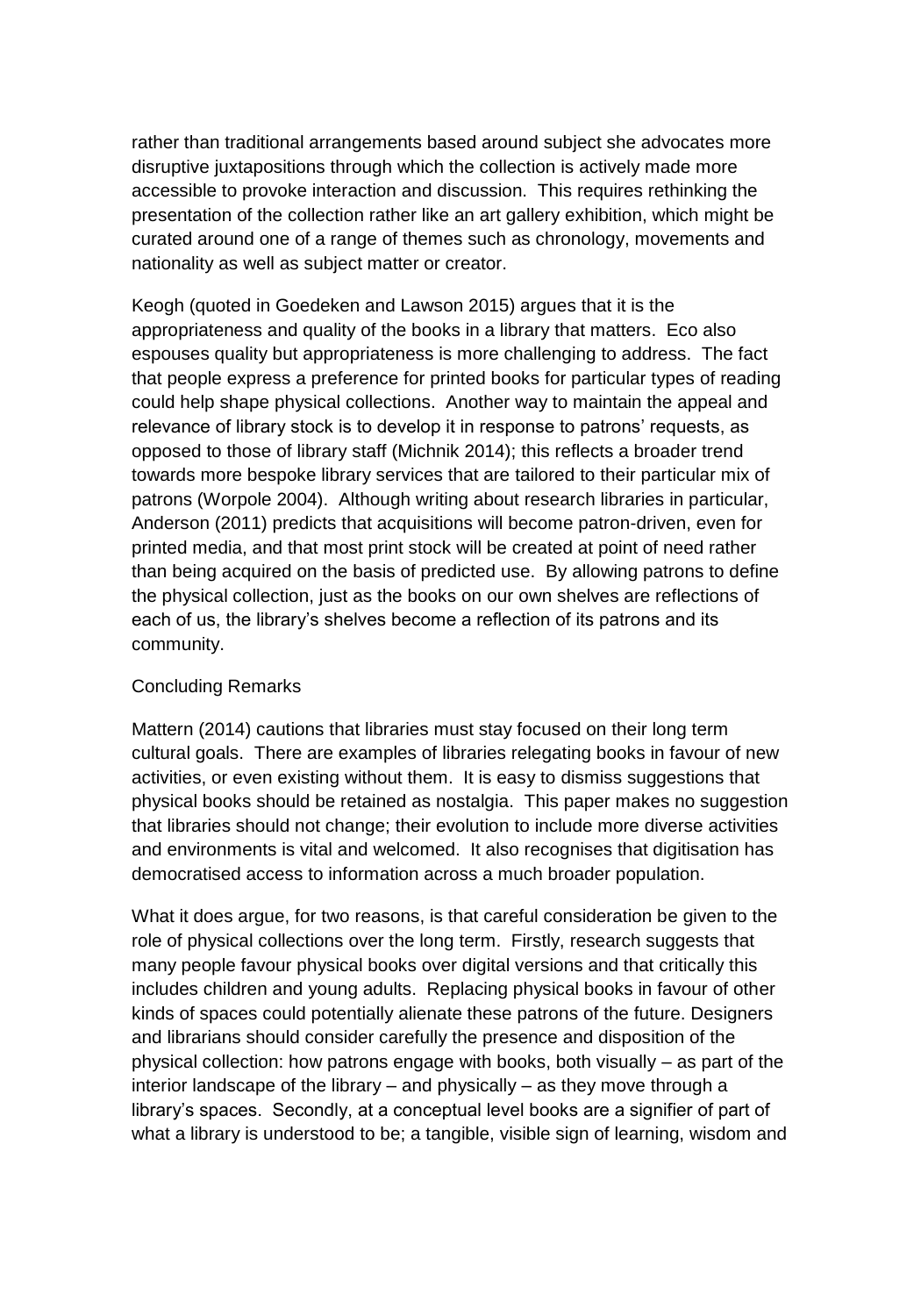escapism. Without the physical presence of books we risk losing some of the library's identity. Are we throwing out the books with the bathwater?

The American essayist Robert Cortes Holiday (1919, 196–7) commented that, "Books are simply the material from which the library is fashioned … Now a library is a structure, like a work of architecture, a composition, like a drama or a piece of music; like them it is the intelligible, conscious, and disciplined expression, in a concrete substance, of an idea." What is the idea of a library in our contemporary understanding and future vision, and what should the library be composed of? Physical books must continue to be a key material from which libraries are constructed; if we reduce their numbers too much, we won't have enough stones left to complete the building.

### References

Aabø, Svanhild and Ragnar Audunson. 2012. "Use of Library Space and the Library as Place." Library and Information Science Research 34: 138–149. doi:10.1016/j.lisr.2011.06.002.

Anderson, Rick. 2011. "Collections 2021: The Future of the Library Collection is not a Collection." Serials, 24 (3): 211–215. doi:10.1629/24211.

Aspenson, Amanda, Jack Poling and Jeffrey A. Scherer. 2011. "The 21st Century Library Building – Adjust or Wither." Paper presented at The Effect of New Technologies on Library Design: Building the 21st Century Library conference, Atlanta, Georgia, August 10-11.

Baron, Naomi S. 2015. Words Onscreen: The Fate of Reading in a Digital World. Oxford: Oxford University Press.

Berndtson, Maija. 2013. "A 'People's Palace': Public Libraries and Placemaking." In Public Libraries and Resilient Cities, edited by Michael Dudley, 119–126. Chicago: American Library Association.

Black, Alistair and Nan Dahlkild. 2011. "Introduction." Library Trends 60 (1): 1– 10. doi:10.1353/lib.2011.0025.

British Broadcasting Corporation (BBC). 2016. "Book Borrowing Figures Show Library Habits are Changing." Last modified March 29. http://www.bbc.co.uk/news/uk-england-35788332.

British Broadcasting Corporation (BBC). 2014. "Printed Book Sales Fall £98m in 2013." Last modified January 6. http://www.bbc.co.uk/news/entertainment-arts-25624856.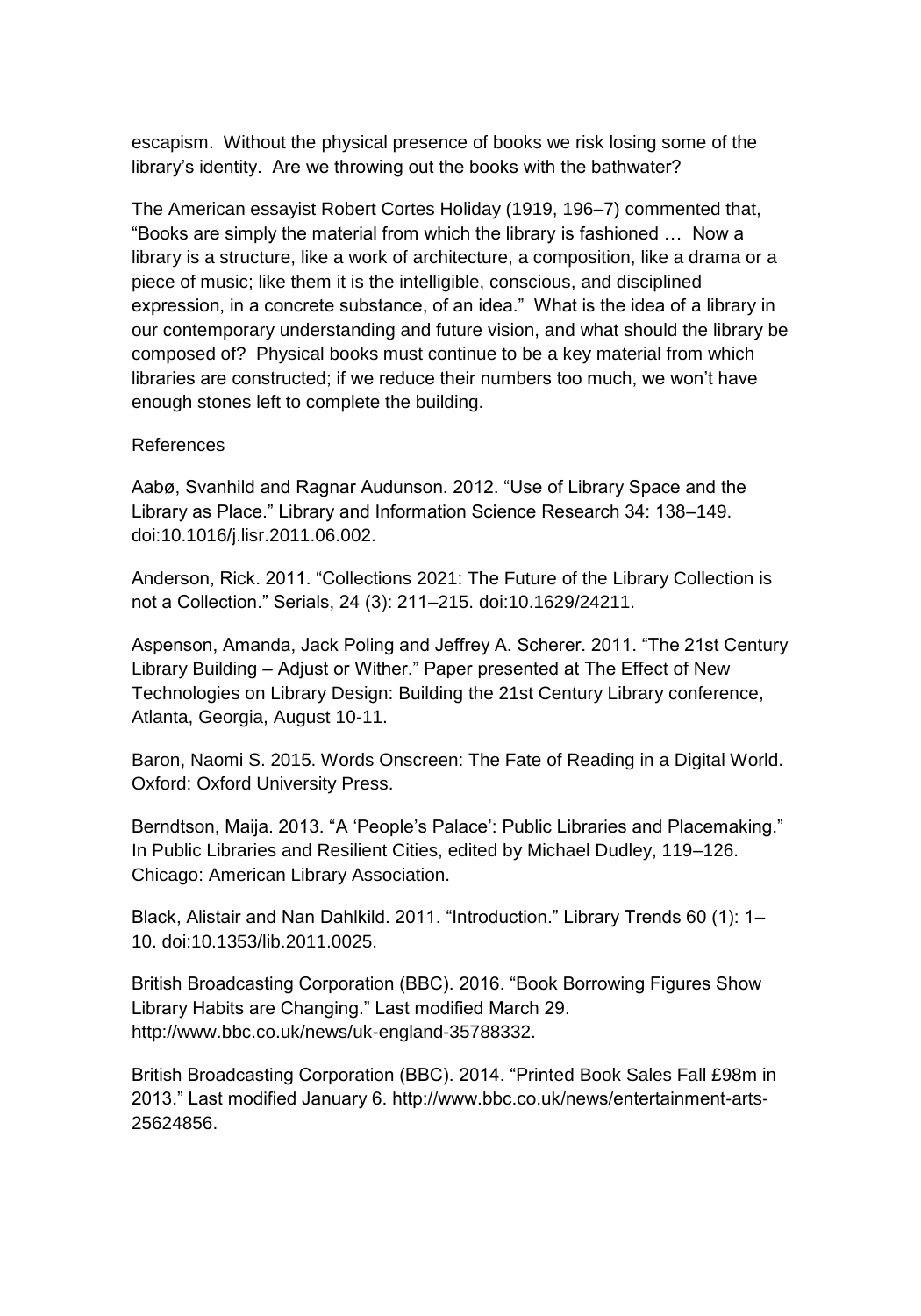Carroll, Mary and Sue Reynolds. 2014. "'There and Back Again': Reimagining the Public Library for the Twenty-First Century." Library Trends 62 (3): 581–595.

Chartered Institute of Public Finance and Accountancy. 2014. "CIPFA Library Survey Shows Continuing Decline in Buildings, Books and Borrowers as Cuts Continue to Bite." Accessed May 26, 2016. www.cipfa.org/about-cipfa/pressoffice/archived-press-releases/2014-press-releases/cipfa-library-survey.

Dudley, Michael. 2013. "The Library and the City." In Public Libraries and Resilient Cities, edited by Michael Dudley, 1–35. Chicago: American Library Association.

Dyckhoff, Tom. 2013. "Rise of the Super Library: From Birmingham to the World." BBC Arts, September 6. Accessed May 17, 2016. www.bbc.co.uk/arts/0/23976745.

Eco, Umberto. 1996. "Afterword." In The Future of the Book, edited by Geoffrey Nunberg, 295–306. Berkeley: University of California Press.

Edwards, Brian. 2009. Libraries and Learning Resource Centres (2nd edition). Oxford: Architectural Press.

Gisolfi, Peter. 2015. "New Trends that Define the 21st-Century Library." Advances in Library Administration and Organisation 33: 173–195.

Goedeken, Edward A. and Karen Lawson. 2015. "The Past, Present, and Future of Demand-Driven Acquisitions in Academic Libraries." College & Research Libraries 76 (2): 205–221. doi:10.5860/crl.76.2.205.

Gregory, Vicki L. and Kiersty Cox. 2016. "Must Printed Books Become a Thing of the Past in Academic Libraries?" The International Journal of the Book 14 4: 11– 19. doi:10.18848/1447-9516/CGP.

Holliday, Robert Cortes. 1919. Broome Street Straws. New York: George H. Doran Company.

Latimer, Karen. 2011. "'Collections to Connections: Changing Spaces and New Challenges in Academic Library Buildings." Library Trends 60 (1): 112–133.

Massis, Bruce. 2015. "A New Golden Age for Libraries." New Library World 116 (9/10): 641–644. doi:10.1108/NLW-03-2015-0020.

Mattern, Shannon. 2014. "Library as Infrastructure." Places Journal June. Accessed May 17, 2016. https://placesjournal.org/article/library-as-infrastructure/.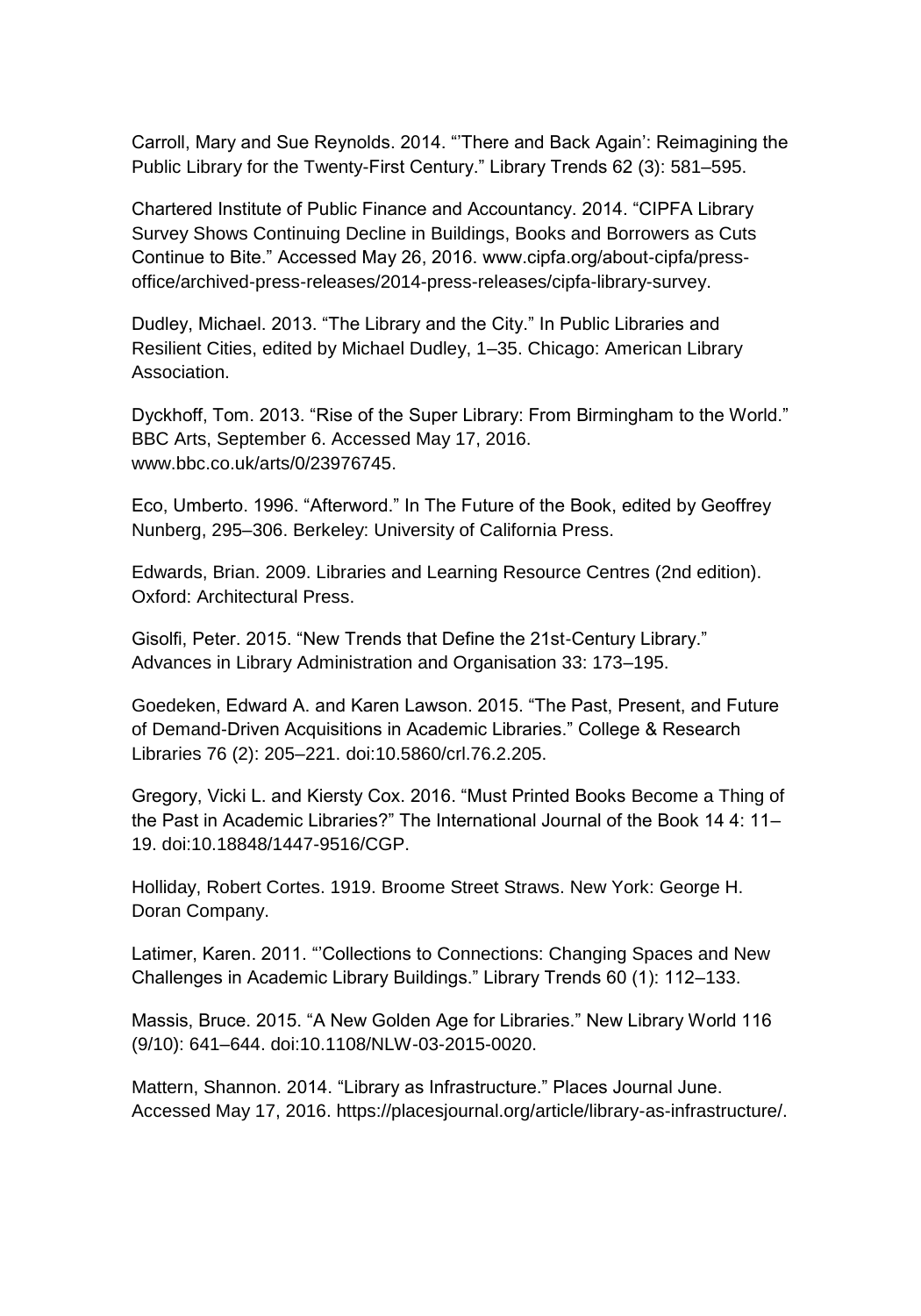McPherson, Blair. 2010. "Libraries are Vital Community Hubs." The Guardian March 19. Accessed August 16, 2016. https://www.theguardian.com/books/2010/mar/19/libraries-are-vital-community-

hubs.

Michnik, Katarina. 2014. "What Threatens Public Libraries? The Viewpoints of Library Directors in Sweden." New Library World, 115 (9/10): 426–437. doi:10.1108/NLW-04-2014-0033.

Milliot, Jim. 2016. "Print Book Sales Up Again in 2015." Publishers Weekly January 1. Accessed May 10. http://www.publishersweekly.com/pw/bytopic/industry-news/bookselling/article/69051-print-sales-up-again.html.

Niegaard, Hellen. 2011. "Library Space and Digital Challenges." Library Trends 60 (1): 174–189. doi:10.1353/lib.2011.0028.

Oldenburg, Ray. 1989. The Great Good Place: Cafés, Coffee Shops, Bookstores, Bars, Hair Salons, and Other Hangouts at the Heart of the Community. New York: Marlowe.

Outerbridge, Grant and Shimelis Assefa. 2011. "Space and place in the 21st Century Library." Accessed April 25, 2015. https://portfolio.du.edu/downloadItem/225464.

Pack, Justin. 2016. "Too Many Books on the Dance Floor: Borges, Arendt, and Ortega y Gasset on the Onslaught of Information." The International Journal of the Book 14 (1): 21–28.

Ruddick, Graham. (2015). "Waterstones to Stop Selling Kindle in Most Stores." The Guardian, October 7. Accessed May 10, 2016. www.theguardian.com/books/2015/oct/07/waterstones-kindle-stop-selling-moststores-books-ebooks.

Scholastic. 2014. Kids and Family Reading Report. Accessed May 26, 2016. www.scholastic.com/readingreport/key-findings.htm.

Soules, Aline. 2014. "Collections, Selection, Access – Where Next?" New Library World 115 (5/6): 263–271. doi:10.1108/NWL-04-2014-0040.

Sternheim, Joyce. 2016. "I have to Change to Stay the Same." New Library World 117 (1/2): 22–34. doi:10.1108/NLW-09-2015-0061.

Tan, Teri. 2014. "College Students Still Prefer Print Textbooks." Publishers Weekly July 8. Accessed September 16, 2016. http://www.publishersweekly.com/pw/by-topic/digital/content-and-e-